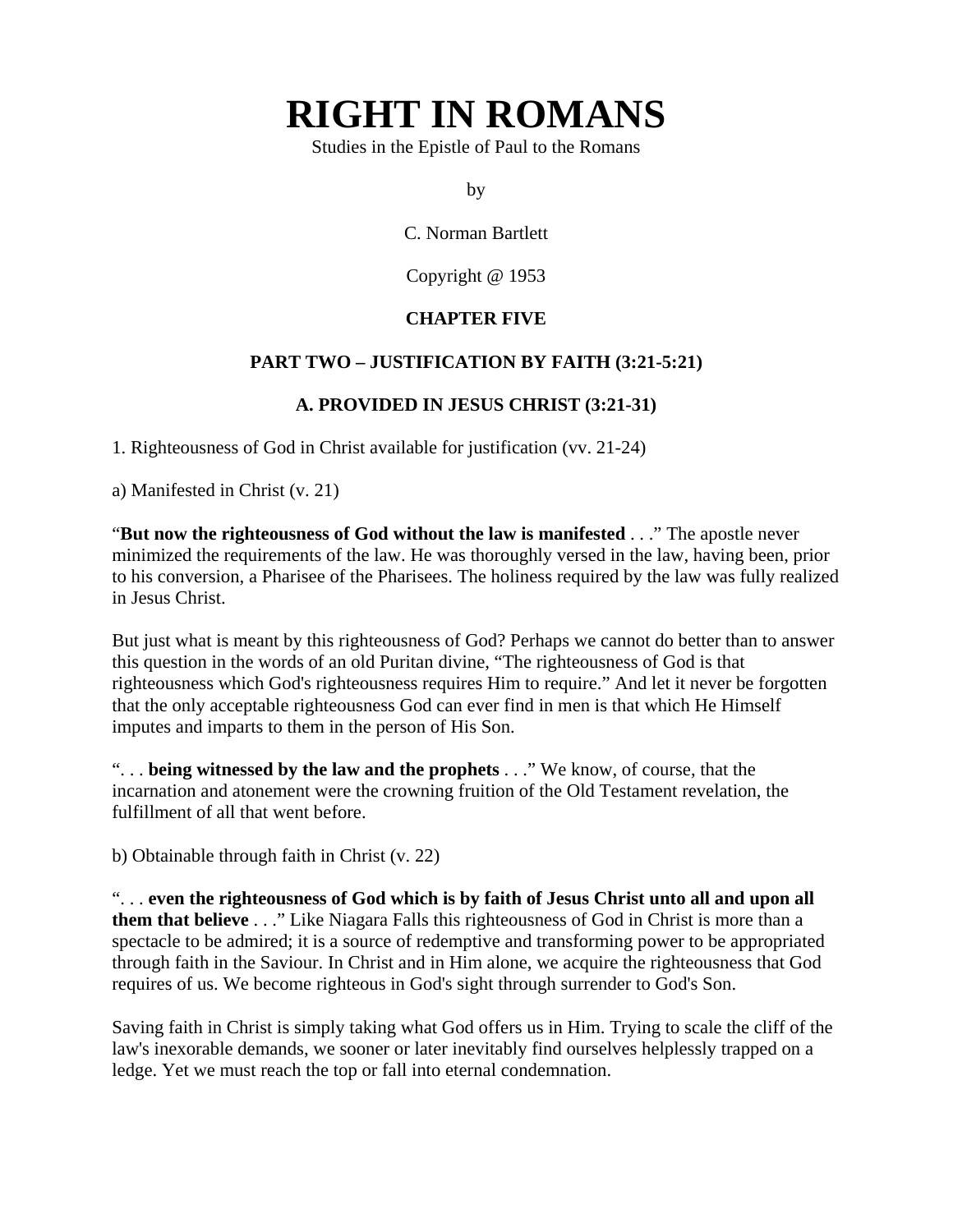But one recourse is left to us, and that is, to seize with the hand of faith the rope of redemptive love that God has let down to us in the person of Jesus Christ who died for our sins.

c) Indispensable for all (vv. 22b, 23)

". . . **for there is no difference; for all have sinned, and come short of the glory of God** . . ." If all have sinned and come short of the glory of God, then it follows that all are in equal need of grace, the least sinful as well as the most sinful. The strongest swimmer is as helpless to swim across the Atlantic as is the beginner. Compared with God's standards of perfection, the gradations in natural goodness are like the varying elevations of hills and mountains as over against the distance from the earth to the stars measured in terms of thousands and millions of light years. Man is helpless to lift himself out of sin. None but Jesus Christ can save him.

d) Available for justification (vv. 24, 25a)

". . . **being justified freely by his grace through the redemption that is in Christ Jesus: whom God hath set forth to be a propitiation** . . ." The righteousness of God is made available for justification through the death of Christ. The cross at one and the same time unveils the righteousness of God and provides a righteousness for men whereby they may become justified in the sight of God.

The blood of Jesus shed on Calvary signifies His life offered to God for sin and communicated to men in grace. But it is only through faith, as we have already emphasized at some length, that man appropriates the fruits of the redemptive death of the Saviour.

". . . **through faith in his blood** . . ." Faith on the part of the sinner is absolutely indispensable to this transfusion of the redemptive love of God. What Christ is to us is inescapably conditioned by what we let Him be for us. He must be seen and accepted as Saviour to be the Saviour of a particular soul.

Newness of life results when the objective revelation of the love of God in Jesus inspires subjective appropriation of it, even as food must be taken and digested if it is to give nourishment to the body, or as medicine must be taken before it can prove efficacious in the cure of the patient.

2. Threefold justification effected on the cross (vv. 25b, 26)

In these two verses we find a threefold justification set forth. God had to justify Himself to men, to justify Himself to Himself, and to justify men to Himself. Apart from the first two, the third form of justification would have been out of the question. God could not justify men if He did not satisfy justice. He cannot for any cause abrogate the attributes that make Him God. Men could never be redeemed to a holiness relaxed in their favor.

a) Justification of God to men (vv. 25b, 26a)

". . . **to declare his righteousness for the remission of sins that are past, through the forbearance of God** . . ." The apostle is here referring to God's apparent passing over of sins in the Old Testament dispensation before Christ came.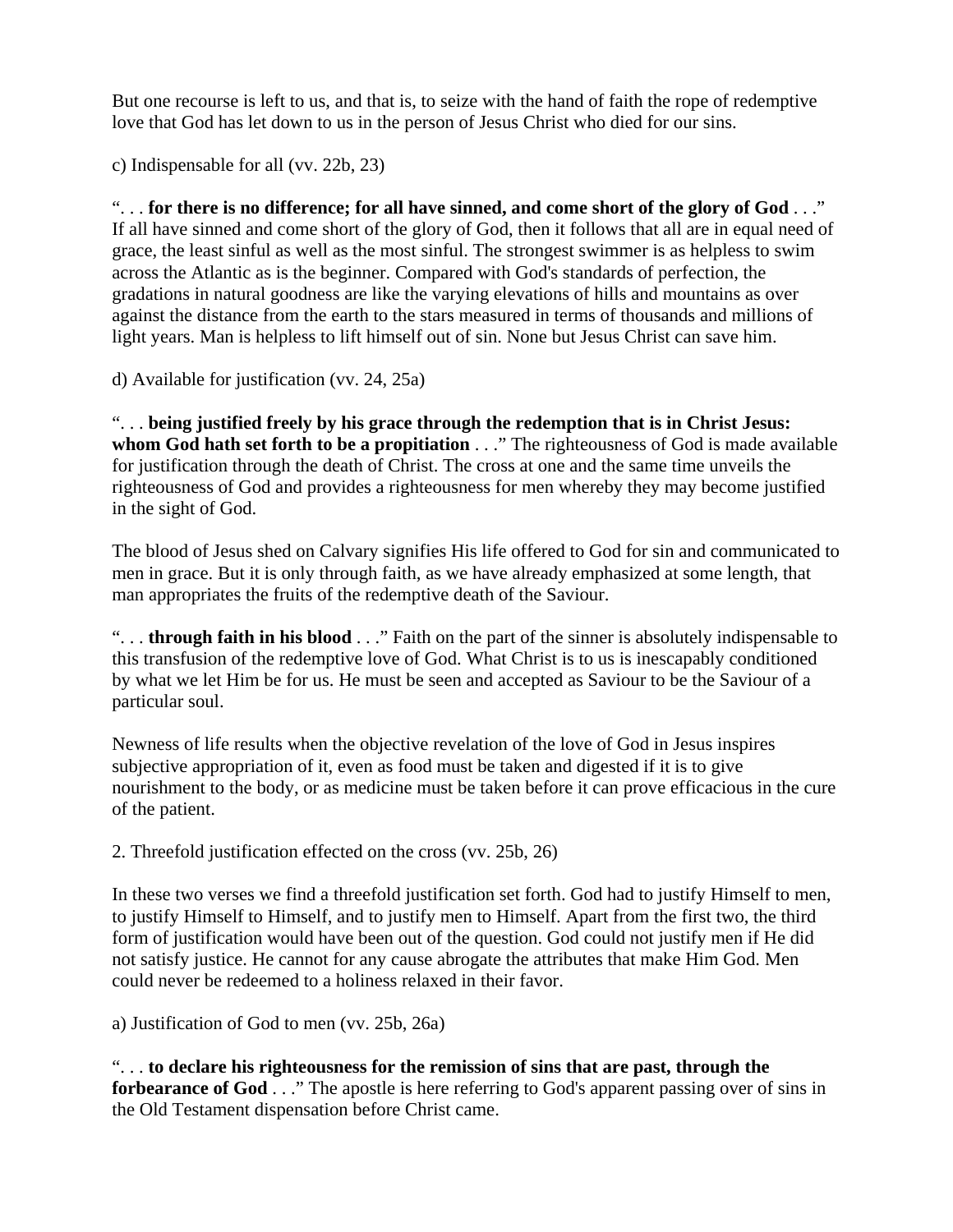If taken as making atonement for sins, the sacrifices of animals were, of course, ridiculously inadequate; they were, as we well know, but types of the divine Sacrifice later to be made, but this typological significance of animal sacrifices may not always have been realized by those who were living under the Mosaic system, much less by their heathen neighbors. They were like bank notes: of value only when backed by gold in the government treasury.

Now the cross demonstrated that God, far from regarding sin lightly, was prepared to go to the outermost limit to secure its removal. It revealed His infinite hatred of iniquity and His infinite love of holiness. The death of Jesus demonstrated that God counted no cost too great to pay if only sin might be done away with and holiness made a permanent possession in the lives of believers.

b) Justification of God to God (v. 26b)

". . . **that he might be just** . . ." Were God to give Himself to men as less than infinite holy love. He would be untrue to Himself. What God is governs what God does. When sin came into the world, it precipitated in God the necessity for the reconciliation of two life principles, namely,

- (1) the communication of Himself in love,
- (2) the preservation of Himself in truth or holiness.

And this inner reconciliation within the divine nature necessitated, as the one and only means to its realization, a sacrificial atonement whereby man could be redeemed from sin.

Let us make use of an analogy to make clear how divine love, coming into conflict with human sin, involved Deity in sacrificial suffering. The love of God, like a stream fed by perennial springs, could not but flow irrepressibly onward, but always, in an undeviating and inescapable course of holiness, like a river imprisoned on either side by sheer perpendicular cliffs several thousand feet in height. The sin of man lay directly in the way, like a precipice in the bed of the river. Since the love of God, being infinite, could not cease flowing, and being holy, could not go around sin compromisingly, there was nothing left but for it to plunge over sin in a Niagara of redemptive sacrifice on the cross of Calvary.

c) Justification of men to God (v. 26c)

". . . **and the justifier of him which believeth in Jesus**." The object of Christ's sacrificial death on the cross was not only the justification of God to men, and of God to Himself, but also of men to God. This last is probably the aspect of this threefold justification effected on Calvary to which the average Christian commonly gives the most thought; and yet its integral relation to the other two should not be overlooked.

Apart from the justification of God to men, there could be no real reconciliation of men to God. We have already seen that in redeeming man God could not do violence to His own holy nature. In the deliverance of men from the guilt, power, and penalty of sin there could be not the slightest particle of compromise with sin on the part of Deity. But let it never be forgotten that the God whose justice demanded an eternal penalty on sin is one and the same God whose mercy provided in Jesus Christ an eternal remedy for sin.

3. Justification by faith, not by works (vv. 27-30)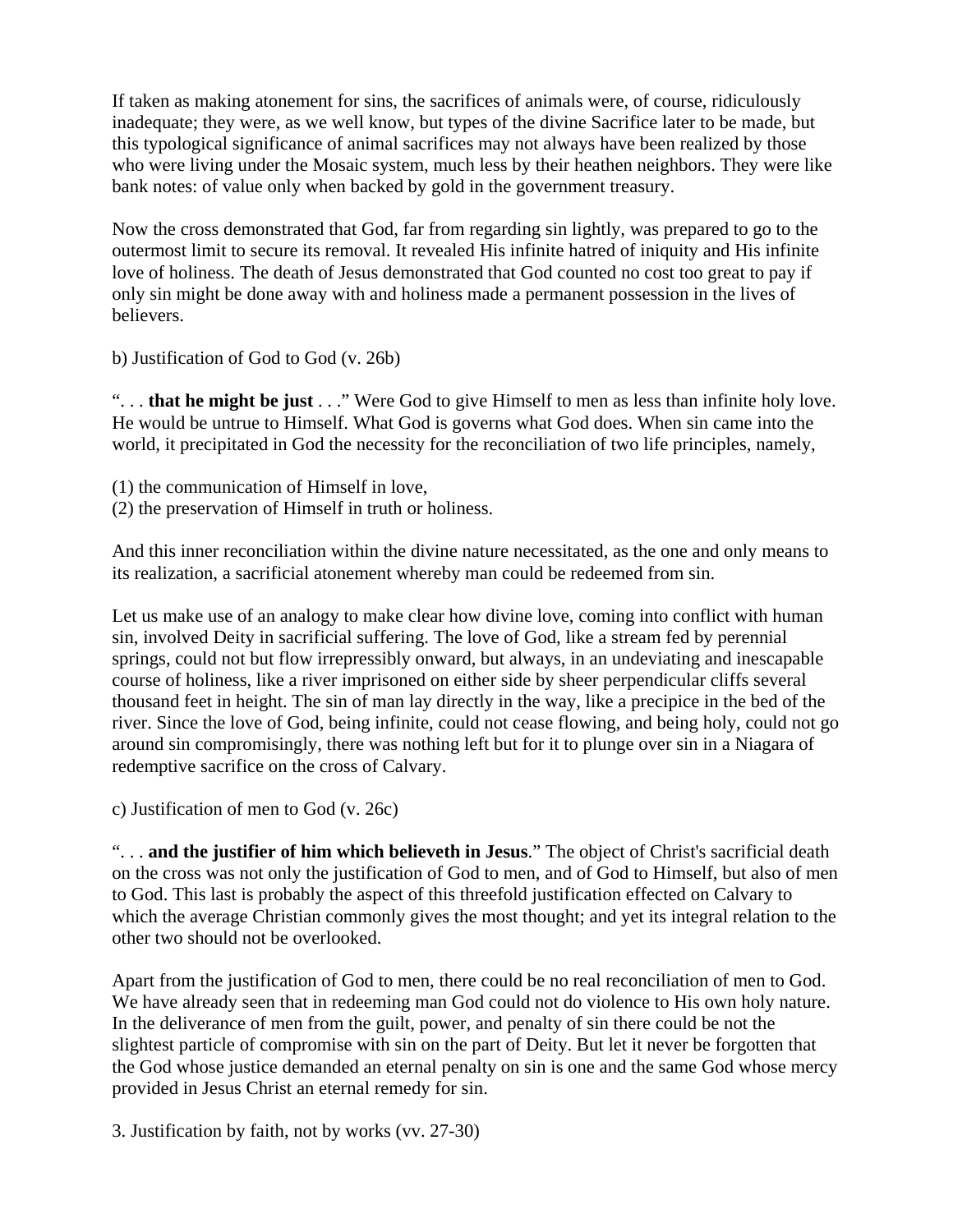"**Where is boasting then? It is excluded. By what law? of works? Nay: but by the law of faith**." How can men boast of what is theirs only through faith? How can a Christian be proud or self-righteous if he realizes the tremendous price paid for his redemption? All other glorying than in the cross of Jesus Christ is shamefully out of place.

"**Therefore we conclude that a man is justified by faith without the deeds of the law**." Salvation by faith and dependence on works are mutually exclusive. Christ became a curse for us that He might remove the curse from us (Galatians 3:13). Surely he would not have had to suffer such terrible things had there been any other way whereby to save us from sin.

The costliness of God's gift of grace in Christ should make ineffaceably plain the costliness of a trust in works on the part of sinners. Dependence on works is rejection of grace and subjection to sin.

"**Is he the God the God of Jews only? is he not also of the Gentiles? Yea, of the Gentiles also: it is one God, which shall justify the circumcision by faith, and the uncircumcision through faith**." The Jew and the Gentile, says the apostle in effect, are one in their need of redemption and one with regard to God's willingness to save them by grace.

Let churches everywhere get back to the cross and realize the common yet infinite need that Jesus has met in giving "**his life a ransom for many**." Transcending all the innumerable differences of race; circumstance, environment, aptitudes, temperament, and everything else that divides men, stands the incontrovertible fact that all are in need of that justification before God which can be appropriated only through faith in the crucified Redeemer. By faith we are made one in Christ.

4. Justification by faith confirms rather than destroys the Law (v. 31)

"**Do we then make void the law through faith? God forbid: yea, we establish the law**." Faith is unconditional surrender to Jesus Christ as Saviour and Master. Acceptance of Christ as our Redeemer does not nullify, but rather, glorifies the law, because it is Christ alone who fulfilled the law, and it is through Him, and through Him alone, that we can measure up to the law. Christ purified us with His blood that we might glorify God with our lives.

The law is honored by the one and only means whereby its fulfillment is made possible; and it is through the cross that souls are saved from the guilt, power, and penalty of sin and enabled to live righteous and holy lives. It is only in Christ that we receive power to live in and for God.

In this verse Paul has in mind, very likely, the charge against his teaching that it tended toward presumption, toward the Antinomian view that men saved by grace might sin with impunity. Few attacks on his doctrine filled him with such horror.

Justification by faith is not justification for flouting moral standards. Freedom from sin is not freedom to sin. This point will come up again in chapter 6.

God's law condemns that God's grace may redeem. We must be brought to see that we are naught in self that we may find all in Christ.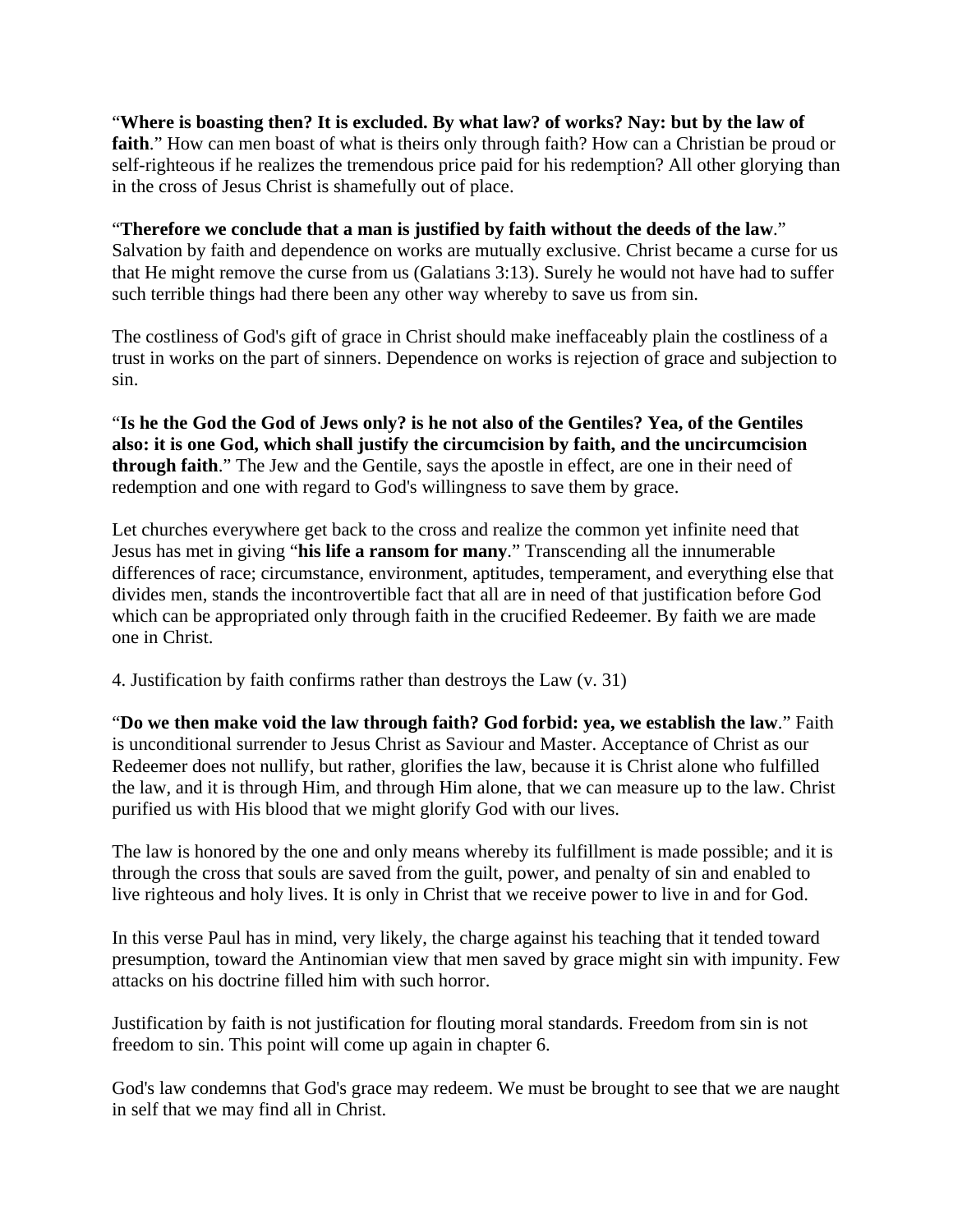### **B. JUSTIFICATION BY FAITH EXEMPLIFIED IN ABRAHAM (4:1-25)**

In this fourth chapter of Romans the apostle shows how justification by faith was exemplified in Abraham. We shall cover this section somewhat more summarily than we have the subjects gone before, touching upon the highlights.

1. Abraham's belief in God was accounted to him for righteousness (vv. 1-8)

"**What shall we say then that Abraham our father, as pertaining to the flesh, hath found? For if Abraham were justified by works, he hath whereof to glory, but not before God**." If Abraham were saved by works, he could glory in self rather than in God, but that was not the case. Paul vigorously contends that Abraham was justified, not by his works, but rather by his belief in God. Abraham is set forth as our father in the faith, if not in the flesh.

It is the privilege of all who come within range of the Gospel message to enter into the spiritual heritage of Abraham which is pricelessly more precious than any material legacy could possibly be.

"**For what saith the Scripture?**" Do we turn to the Bible as our fountain of authority on the great questions of life? Some people seem to have the idea that confidence in the Bible is a sign of intellectual backwardness. Nothing could be farther from the truth. The use of this Book in sounding the great depths pertaining to God, the soul, and the meaning and destiny of life is no more narrowing than the use of the telescope in astronomy. Far from contracting, it vastly expands the vision. Especially when read prayerfully under the guidance of the Holy Spirit, the Word of God will continually unveil to our adoring gaze new worlds of truth, beauty, and goodness.

"**Abraham believed God** . . ." When it is said that Abraham believed God, what is meant is his personal trust in God, his acceptance of God's Word absolutely, simply because it was His Word. Such belief implied trust in the faithfulness and power of God to keep His promises, and so it was faith in the fullest sense.

". . . **and it was counted unto him for righteousness**." Faith in itself is not to be regarded as righteousness. It is the condition, not the ground of acceptance. The ground of acceptance is the mercy of God.

"**But to him that worketh not, but believeth on him that justifieth the ungodly, his faith is counted for righteousness**." The faith of Abraham agrees with Christian faith in the characteristic that it is not of works. Justifying faith is not trust in any thing: it is trust in God. Abraham was saved, not by a general belief, but by his belief in God's supernatural promise.

Faith saves through creating a medium in and through which the grace of God, like water through irrigation canals, enters our hearts to transform them from deserts into gardens. Faith is simply the surrender of self to that which God alone can do in and for us.

"**Blessed are they whose iniquities are forgiven, and whose sins are covered. Blessed is the man to whom the Lord will not impute** [reckon] **sin**." This quotation from Psalm 32 leads us to wonder whether people appreciate as deeply as they should the blessedness of the forgiveness of sins.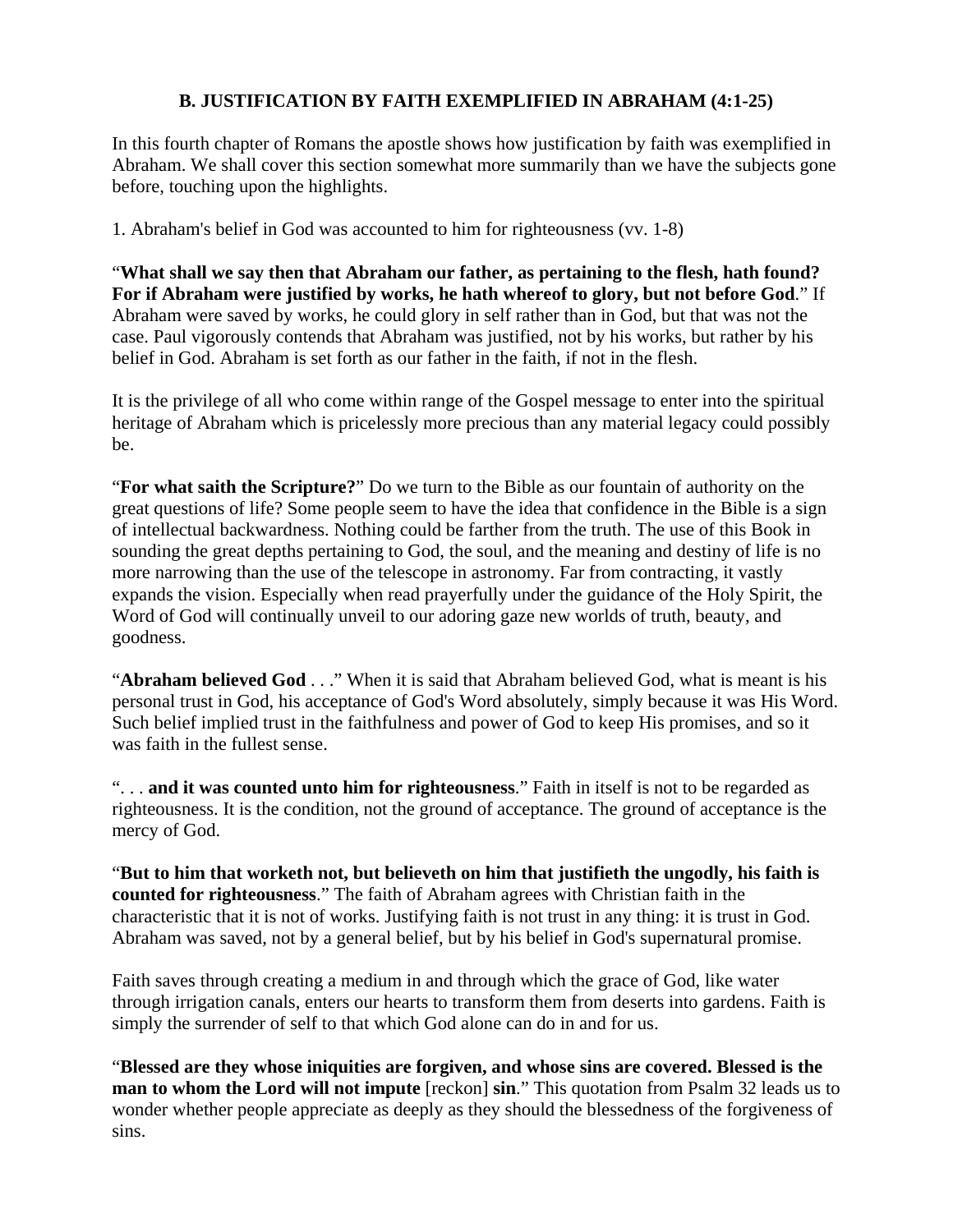Does the pardoning of our iniquities seem to be as imperatively needed as the healing of our bodies when stricken by some deadly disease? The real blessing of forgiven sin is the restoration of fellowship with God. The temporal benefits of having roads reopened and telephone lines repaired after a devastating blizzard are but the faintest illustrations on a material plane of the immeasurable blessing of having God's forgiveness renew our communion with Him after sin has played havoc with our hearts and lives. The more God means to us the more do we hate all that breaks, and the more do we prize all that builds, fellowship with Him.

2. Abraham's righteousness by faith made him the father of that believe (vv. 9-17).

a) Both of the circumcision and the uncircumcision (vv. 9-12).

Abraham received the promise of God before submitting to circumcision, the outward sign of his faith, and because of this priority of the promise and consequent belief in it over circumcision, he became the father of all that believe, whether circumcised or uncircumcised.

Many Jews counted upon their racial descent from Abraham physically to guarantee them against all condemnation and to procure for them against all condemnation and to procure for them eternal blessings, regardless of the manner of their personal living. They thought that because they submitted to certain ceremonial rites, they were immune from punishment for sin. But forms no more make people righteous than dishes produce the food they contain. It is perilous to make the sign a substitute for the reality it is designed merely to represent.

b) Children of Abraham are of faith and not of works (vv. 13-17).

"**For the promise, that he should be the heir of the world, was not to Abraham, or to his seed, through the law, but through the righteousness of faith**." It was in his belief in God's promise that God found righteousness in Abraham; and it was this same faith in God that made him the spiritual ancestor of all who should believe throughout all generations to come. He became the father of al chosen people through Christ, who on the physical side was descended from Abraham. It is to be observed that this promise was given to Abraham several centuries before the law was received.

Abraham was impelled to obey God and to set forth into a land which he knew not, on the basis of the promise that God would make him a great blessing to the world. Appealing promises are revealing promises. The kind of promise that has the most attraction for a man shows much as to the kind of person he is. Are we as desirous of becoming blessings as of receiving blessings? The more God means to us the more do we long to have His truth prevail in the hearts and lives of men.

What we let God do for us governs very largely what He can do through us.

We must believe in order to receive. Faith makes us heirs of that in which we believe. What we think God is has much to do with what God does for, in, and through us. Faith is the main trunk line of spiritual commerce between man and God. What we can do for God is conditioned by what we let God do for us. All can believe when not all can achieve (in their own strength). And in a very real sense—because it lays hold of the very power of God—believing is achieving.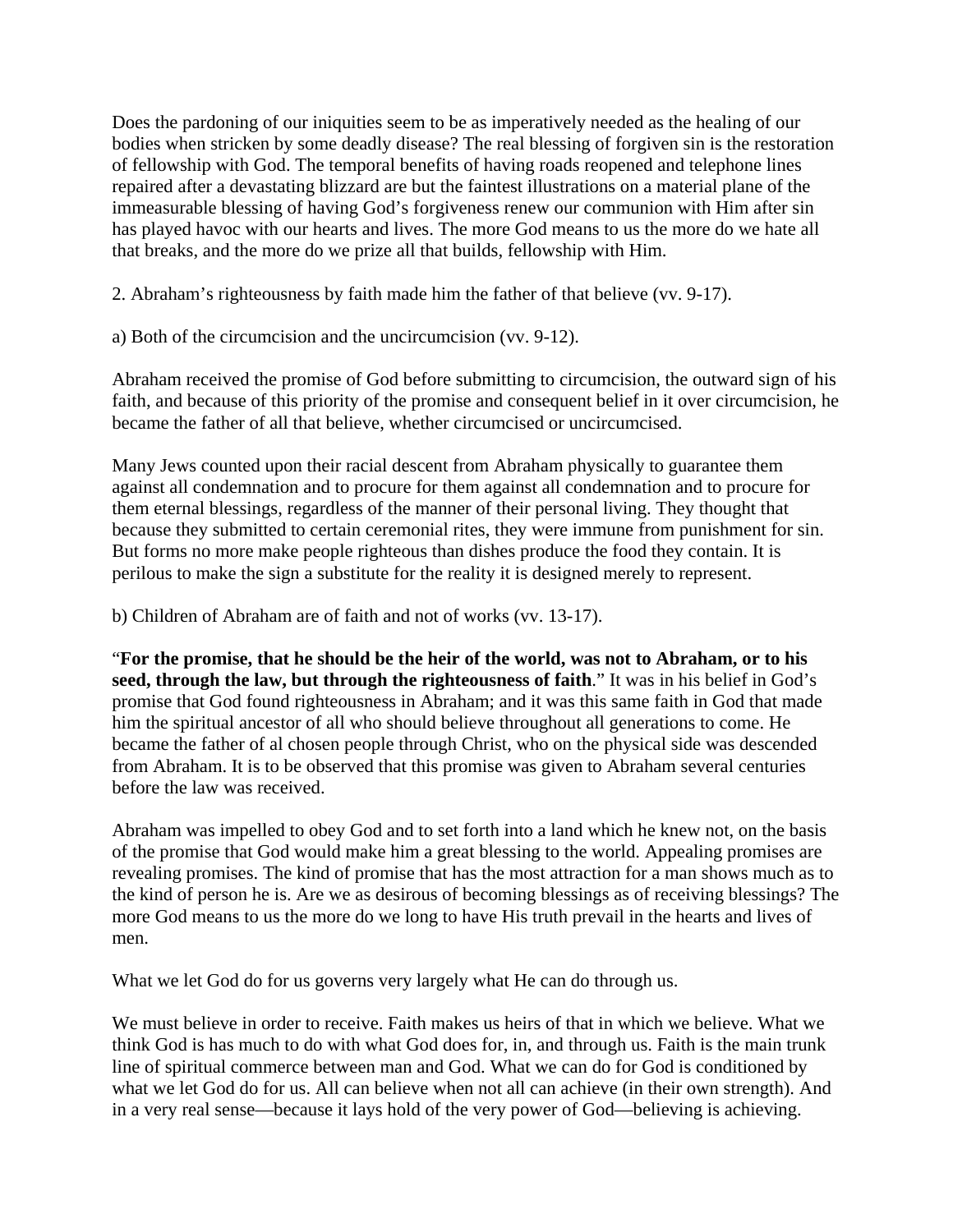3. Abraham's faith a prototype of the Christian faith (vv. 18-25)

In this passage the apostle makes reference to Abraham's faith when he was prepared to sacrifice Isaac as a type of Christian faith. His belief in the spoken Word of God was a prefiguring of belief in the Living Word of God.

He believed that even if Isaac were slain, through whom God had promised to make him the father of millions, God would keep His promise, even if it meant the raising of Isaac to life again by the hand of God. He retained his faith in the goodness and power of God, in the very face of facts that seemed utterly contradictory to such a hypothesis.

"**Now it was not written for his sake alone, that it was imputed unto him; but for us also, to whom it shall be imputed, if we believe on him that raised up Jesus our Lord from the dead** . . ." The apostle here very pointedly makes the application of this faith of Abraham as being illustrative of the believer's faith in God.

Abraham believed that somehow, even if Isaac were slain, God would raise him up again and restore him to life. We believe that we are saved through Him who raised Jesus our Lord from the dead. As Abraham trusted God in the face of seeming impossibilities, we have faith in the God who raised Jesus Christ from the dead. We believe not simply in a man, but in a God-man who has been raised up and is even now at the right hand of God making intercession for us.

Saving faith in God is staking everything upon the assurance that God is true to Himself and to those who put their trust in Him. God has revealed Himself in the person of the Lord Jesus Christ, and through Christ He has made salvation available to all who put their faith in Him.

". . . **who was delivered for our offenses** [trespasses]**, and was raised again for our justification**." Because we have no righteousness in ourselves God allowed His Son to be put to death on the cross for men who could never save themselves, that He might declare righteous those who should repent and believe in Him who was crucified for their sins.

In closing this portion of our exposition, one or two points of comparison between the faith of Abraham and that of Christians deserve notice.

- Abraham had faith in what God would do through Christ; we have faith in what God has done through Christ.

- Abraham believed in a Christ concealed in the future; we believe in a Christ revealed in the present.

Is our dedication to God commensurate with this fuller revelation from God?

## **C. RECONCILIATION WITH GOD THROUGH JUSTIFICATION BY FAITH (5:1-11)**

1. Peace with God through faith in Christ (vv. 1, 2a)

Up to this point the apostle has been building an approach for his main argument, which is this, namely, that we are justified by faith in Jesus Christ.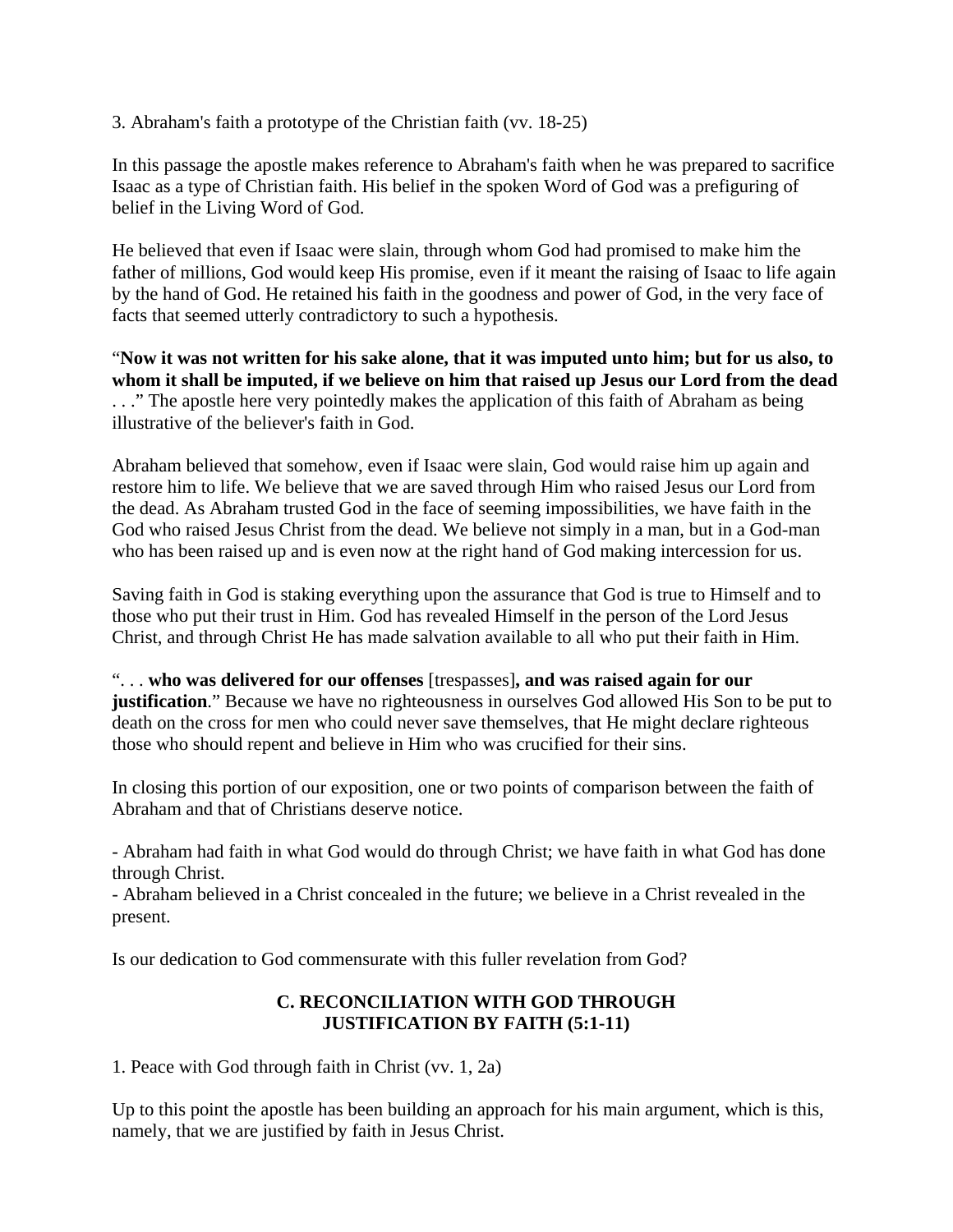Here in the fifth chapter he comes to grips with this mighty transforming truth. He has set forth the thesis that we are saved by faith and not by works.

He has demonstrated that the whole world, Jew and Gentile alike, is under condemnation for sin. All are helpless to save themselves. Even Abraham was justified because of his belief in God and not by works. And now Paul sets out to prove it is through Jesus Christ that we find justification by faith and have peace with God.

"**Therefore being justified by faith, we have peace with God** . . ." Just what is meant by that wonderful statement, "**we have peace with God**"? The reference is not to the sinner's changed attitude toward God, but to God's changed relationship to the sinner. God has pronounced, or declared, the sinner not guilty.

The sinner, in other words, has been acquitted before the great tribunal of God. God Himself has abolished the hostility. He Himself has made peace through the death of His Son on Calvary's cross.

". . . **through our Lord Jesus Christ** . . ." It is none other than our Lord Jesus Christ through whom this new relationship of peace with God has been effected. Only the One, who was at one and the same time truly God and truly man, could make possible this restored fellowship. Just as a bridge spanning a wide gulf must rest securely on each side of the chasm, even so must the One through whom the gulf of sin is to be bridged, by whom man and God are to be brought together, be both God and man.

". . . **by whom also we have access** . . ." We come to God by Him who saves from sin and bestows the garment of imputed righteousness. Those who want to be introduced to the king and queen in the Court of St. James in England cannot come garbed in whatever kind of dress happens to please their fancy. Yet there are those who have the effrontery, in spite of all that God has said to the contrary, to come into the presence of God arrayed in the rags of their own selfrighteousness.

". . . **by faith into this grace wherein we stand** . . ." The bridge of reconciliation between God and man has been built at the cost of Jesus' death on the cross, but we must walk across this bridge. That is where faith comes in. We must accept for ourselves what God provides in His Son.

2. Triumph over trial through hope of glory (vv. 2b-5a)

". . . **and rejoice in hope of the glory of God**." The hope of Heaven should be very real to us as Christians. It is not self-centeredness to look forward to the glories which God Himself has provided for us in the life to come. Anticipation of life in Heaven affords invigoration for life on earth. Streams that flow from the hills of God should be harnessed to turn the wheels that run the mills of life. Our object of hope for the future should be a fountain of strength in the present.

"**And not only so, but we glory in tribulations also** . . ." The thought of the apostle is not simply when we are in tribulations, but because we are in tribulations. Paul wants his readers to realize that if they have a living faith in Jesus Christ, they should rejoice because of being in trial, subjected to tests.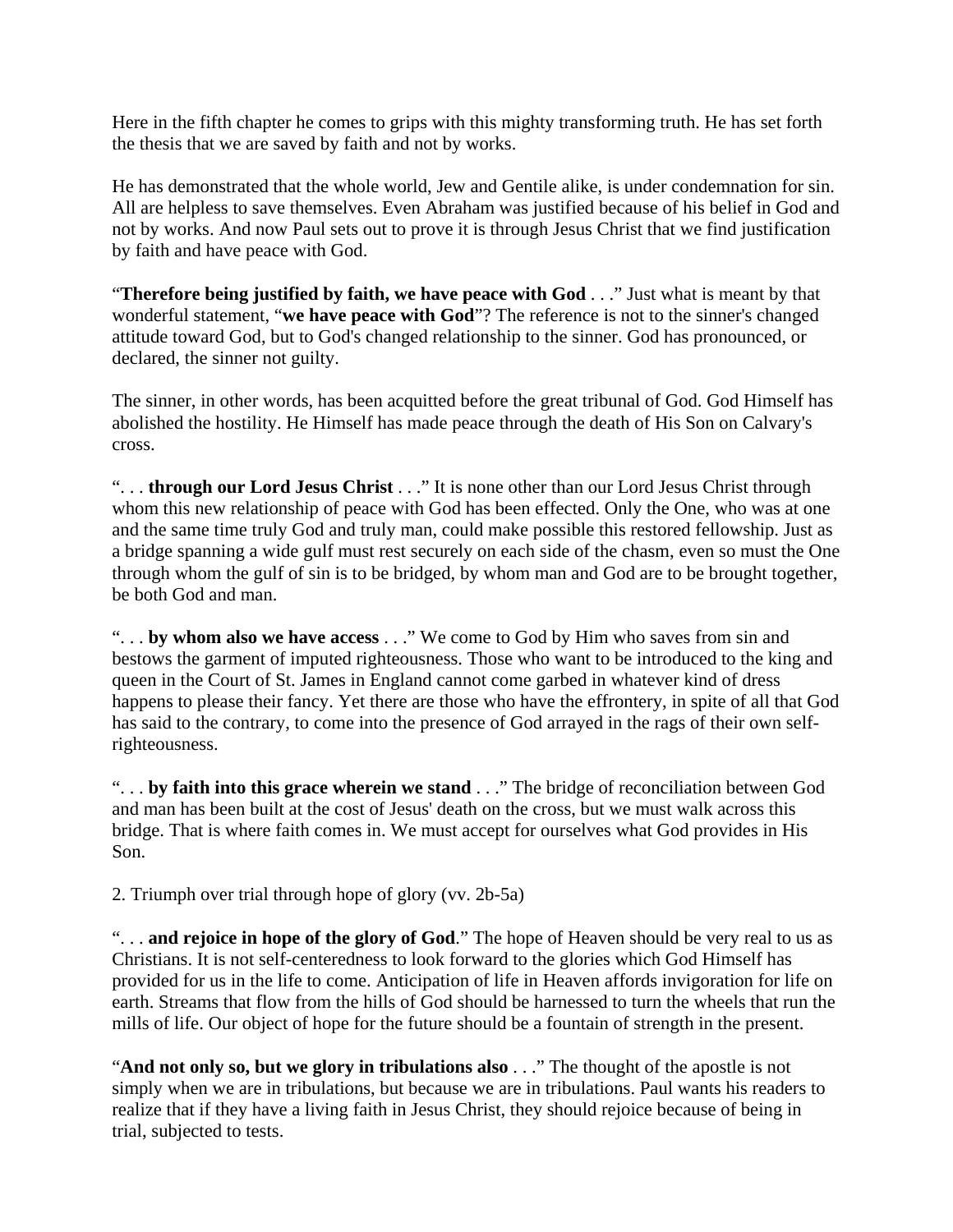And we, too, if our faith in Jesus be as dynamically real as it ought to be, can rise on the wings of that faith above the storms of life. Faith makes the reality of Jesus Christ to become vitality in us. It is only in Him, however, that we can thus become the masters rather than the victims of adverse circumstances. Aspiration for Christ and inspiration from Christ are wings that will enable us to ride the wildest gales of trouble victoriously.

". . . **knowing that tribulation worketh patience; and patience, experience [approvedness]; and experience, hope** . . ." The view of a goal is a great help to us in the discernment and employment of means that will further its attainment. As Christians we should rejoice in even the most difficult lessons that God assigns, because it is by mastering these lessons through the power of faith that we come to the place of mastery in presenting Christ to others with an eloquence born of a living experience of His transforming and enabling power. What Christ means to us has much to do with what we make of life.

". . . **and hope maketh not ashamed** . . ." Hope, which in its origin is doctrinal, is strengthened by the bracing of character in the conflicts of life. The truths of faith do meet the needs of life. It is when our hopes in Christ are put on trial that they are in the way of becoming more genuinely ours. There is a commercial slogan, "Best by Test" that is most applicable to our Christian faith. It has abundantly proved its transcendency over all religions. Let us, individually, then, welcome the opportunity even through tribulation, to let God demonstrate through us the supremacy of a living faith in Christ. Endurance for Christ strengthens possession of Christ and fortifies our witnessing for Him.

3. The love of God in the heart is the spring of hope (v. 5b)

". . . **because the love of God is been shed abroad in our hearts by the Holy Spirit which is given unto us**." All these Christian experiences and hopes rest upon the assurance of the love of God. This love is "the brimming river of the love of God" which has overflowed in our hearts.

Hope flows from the experience of the love of God manifested in Jesus Christ. If God has bought us at such a cost, if He let His Son die upon the cross that we might become His eternal possession, will He not take care of us in all kinds of trouble in life? In all the evils that may beset us, will He not see that we come through unscathed?

Is it God's love to us or our love to Him that Paul has in mind in this passage? It is primarily God's love for us that Paul is thinking of, for that is his prevailing usage of the terms.

God's love for us is the essential thing, but I unless God's love for us makes our hearts burn with love for God, it has proved ineffective so far as we are concerned. God's love revealed to us and bestowed on us must issue in love evoked from us.

4. Christ's reconciling death for us (vv. 6-8)

Just as redemptive love must be revealed before it can be received, so, to go a step farther, appropriation of redemptive love is prerequisite to transformation by it. In a blood transfusion it is of no avail for the vein of the healthy person to be opened to impart of its blood unless a vein in the one who is in danger of death be opened to take it in.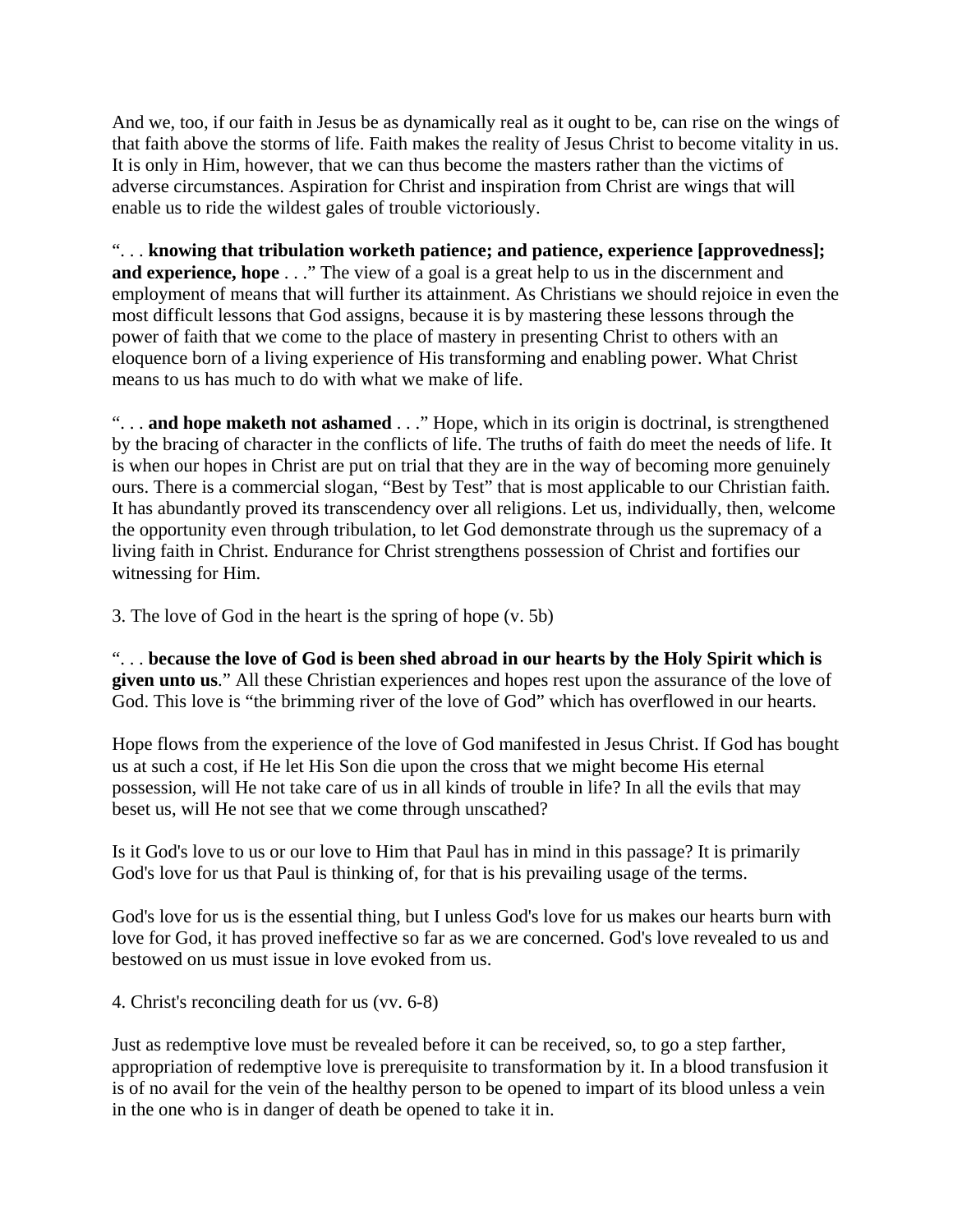The cross that opened the heart of God must open the heart of man in order that the redemptive love in God may, by a process of spiritual blood transfusion, become redemptive life in man. The love of God poured out on the cross of Jesus must be poured into the soul of the sinner to become redemptively operative.

5. Christ's reconciling life in us (vv. 9-11)

"**For if, when we were enemies, we were reconciled to God by the death of his Son, much more, being reconciled, we shall be saved by his life**." The atonement as an objective reality wrought for us must become a subjective vitality wrought in us. Christ ever liveth to plead for us and to live in us. The atonement is an effect once achieved and ever abiding. The cross was like an immense dam converting a river into a mighty reservoir for irrigation purposes; Jesus' death made available for human salvation the redemptive love in the heart of God from all eternity.

## **D. CONTRASTING HERITAGES (5:12-21)**

1. Heritage of sin and death through Adam (vv. 12-14)

### "**Wherefore, as by one man sin entered into the world, and death through sin** . . ."

Anthropology, the study of the human race, points unmistakably, according to great authorities in that field, to the human race having come from one primal pair. While there are some who take opposite ground, perhaps through inveterate prejudice against anything savoring of Biblical authority, there are, on the other hand, a great many men well versed in all fields of research, who give it as their reasoned judgment based upon a careful study of all ascertainable facts that we have no reason to question the reliability of the scriptural statement as to the human race having originated in one man and one woman.

That being so, we may well appreciate how the fall of Adam and Eve would affect mankind down through the ages, and would bring death through sin. Men are not condemned for Adam's sin; they are condemned for the sins they individually commit of their own free will. However, they inherit a guilty nature subject to condemnation. All have inherited from Adam the tendency to sin; and there is no record in all human history of a sinless being except Jesus, who was, of course, the Son of God as well as the Son of man. All have sinned through yielding to the germ of sin, and death came as the consequence.

Through Jesus Christ there is redemption from the power of sin. Not escape from physical death (save for those alive at the time of the Rapture), is promised believers, but rather the promise is for the resurrection of the body and the everlasting survival of the soul in joyous and conscious union with God in Heaven where there is nothing to hamper and everything to promote unending progress in all that pertains to love and holiness.

". . . **for until the law sin was in the world**." The fact of death pointed to the fact of sin. Sin was in the world. Why? Because death had been universal from the time of Adam down to Moses, and the universality of death argues in Paul's mind (and we know that he was inspired of God in that viewpoint) that all have sinned and were sinners. There was the law of conscience before there was a written law. Man can no more violate the moral law with impunity than he can brazenly defy the laws of nature and escape the consequences.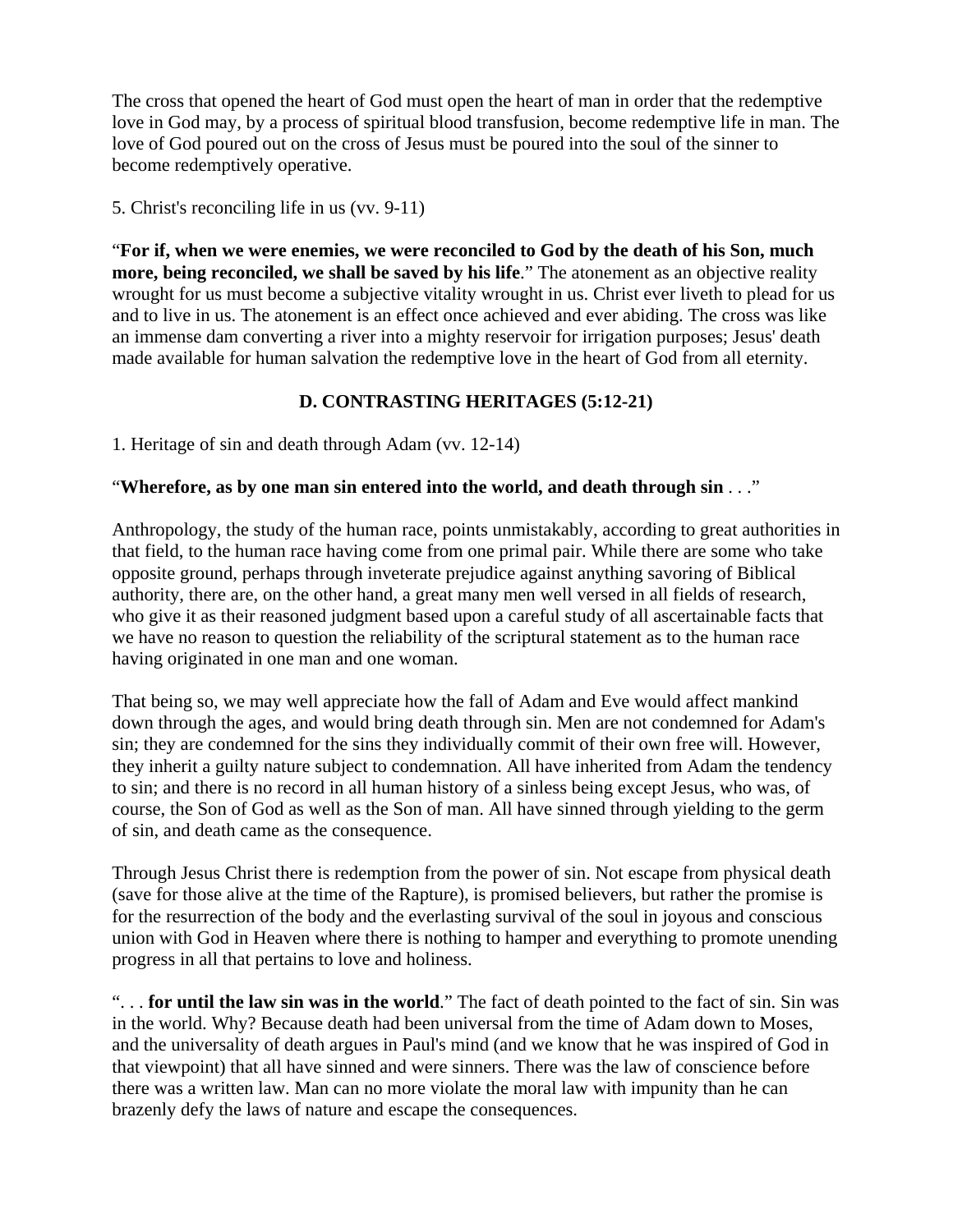"**Nevertheless death reigned from Adam to Moses** . . ." "**Death reigned**"; the picture here is of death as a tyrant holding cruel sway over a vast domain. Death and sin are very closely related. Death reigned because sin reigned.

In Colossians 1:13 there is an illustration or metaphor that vividly suggests the dominion of sin. The verse reads: "**Who hath delivered us from the power of darkness, and hath translated us into the kingdom of his dear Son**."

It was the custom in ancient times for a conqueror to transport a whole people into bondage, or at least the cream of the population. That was the case with Israel and Judah when they were taken into captivity in punishment for their sins and idolatry. In this verse in Colossians we have an opposite kind of transportation – souls transported, not from freedom into bondage, but from bondage into freedom, transported from a kingdom of darkness into a kingdom of life and light and joy and everlasting fellowship with God.

How tragically unfortunate is it that there are hosts of men and women today who scorn this proffered emancipation, who deliberately choose freedom to sin instead of freedom from sin.

". . . **even over them that had not sinned after the similitude** [likeness] **of Adam's transgression**." There are a great many men and women who, because they do not sin in the same ways as other people do, flatter themselves upon the possession of marvelous virtues. We may not commit this sin or that, but we are under the dominion of sin unless we have given ourselves to the control of Jesus Christ.

2. Heritage of grace and life through Christ (v. 15)

"**But not as the offence, so also is the free gift. For if by the offence of one the many died, much more the grace of God, and the gift by grace, which is by one man, Jesus Christ, hath abounded unto many**." Death has come through the sin of one person, Adam, who poisoned the stream at its source; but Jesus Christ, the second Adam, brings deliverance from trespasses for all who accept Him. The word "trespass" in the original story implies decline, deterioration, a fall from a higher position.

We know that to be a true description of sin. But against the hideous fact of sin stands the glorious fact of God's grace in sending Christ, and the grace of Christ in coming. The good results of Jesus' grace far out measure the bad results of Adam's sin.

3. Elaboration of these contrasting heritages (vv. 16-21)

a) Sin and death—Justification and life (vv. 16-18)

Because Jesus gave His life upon the cross for the redemption of men, therefore, God has declared "not guilty" all who avail themselves of that pardon. Souls must personally accept the Lord Jesus Christ. Adam's fall was the entering wedge for the sovereignty of death.

The state of those who receive God's gift is far more than mere deliverance from death; it is a new life of victory.